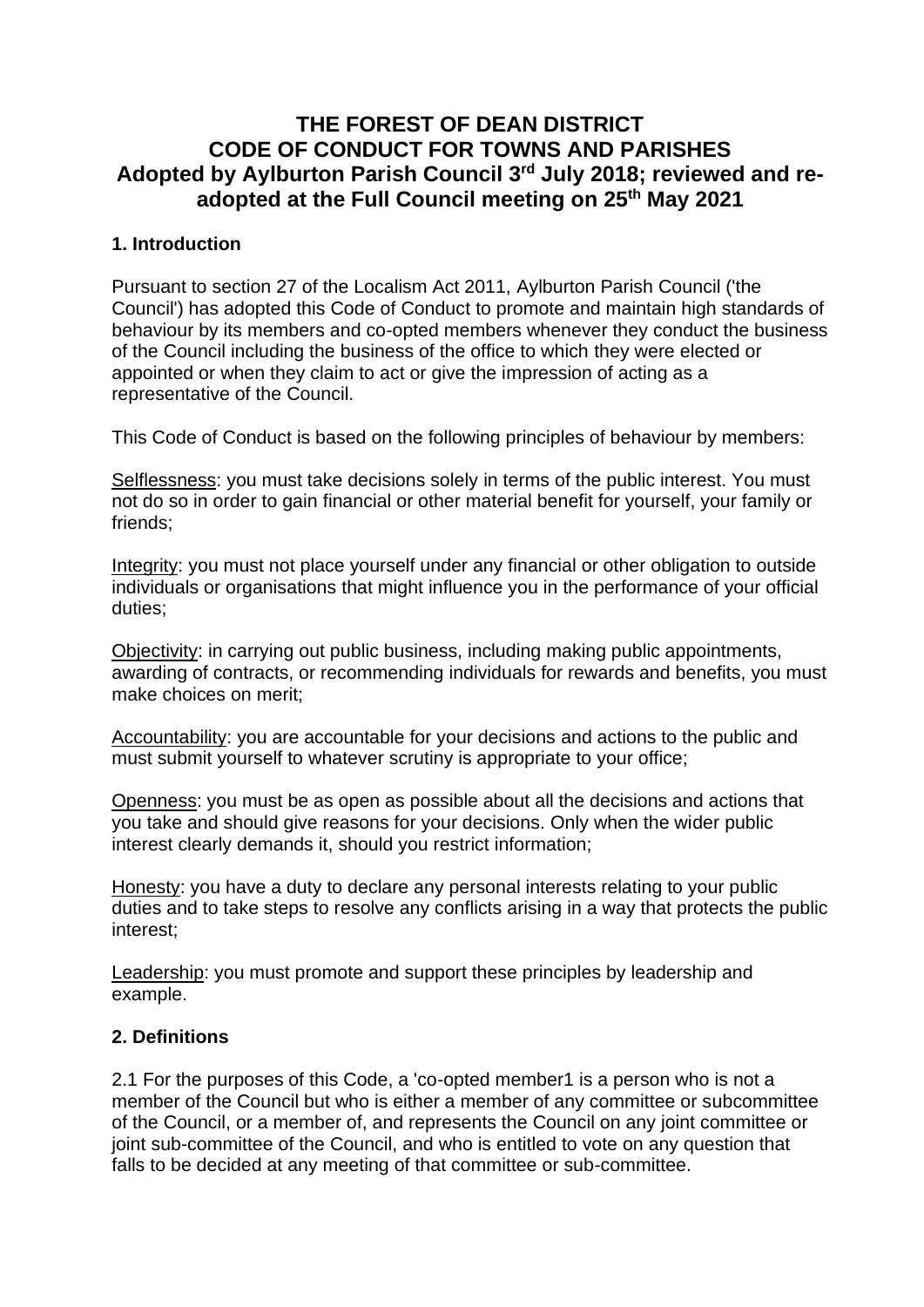2.2 For the purposes of this Code, a 'meeting' is a meeting of the Council, any of its committees, sub-committees, joint committees or joint sub-committees.

2.3 For the purposes of this Code, and unless otherwise expressed, a reference to a member of the Council includes a co-opted member of the Council.

2.4 The interests listed in Appendix A are "Disclosable Pecuniary Interests", those listed in Appendix B are "Other Interests"

## **3. Members obligations**

When a member of the Council acts, claims to act or gives the impression of acting as a representative of the Council, he/she has the following obligations:

3.1 To behave in such a way that a reasonable person would regard as respectful

3.2 Not act in a way which a reasonable person would regard as bullying or intimidatory

3.3 Not seek to improperly confer an advantage on any person

3.4 To use the resources of the Council in accordance with its requirement

3.5 Not disclose information which is confidential or where disclosure is prohibited by law.

#### **4. Registration of interests**

4.1 Within 28 days of this Code being adopted by the Council, or the member's election or the co-opted member's appointment (where that is later), he / she shall register all interests which fall within the categories set out in Appendices A and B.

4.2 Upon the re-election of a member or the re-appointment of a co-opted member, he / she shall within 28 days re-register any interests in Appendices A and B.

4.3 A member shall register any change to interests or new interests in Appendices A and B within 28 days of becoming aware of it.

4.4 A member need only declare on the public register of interests the existence - but not the details - of any interest which the Monitoring Officer agrees is a 'sensitive interest1. A sensitive interest is one which, if disclosed on a public register, could lead the member or a person connected with the member to be subject to violence or intimidation.

## **5. Declarations of interest**

5.1 If the interest is listed in Appendix A the member shall not participate in any discussion or vote on the matter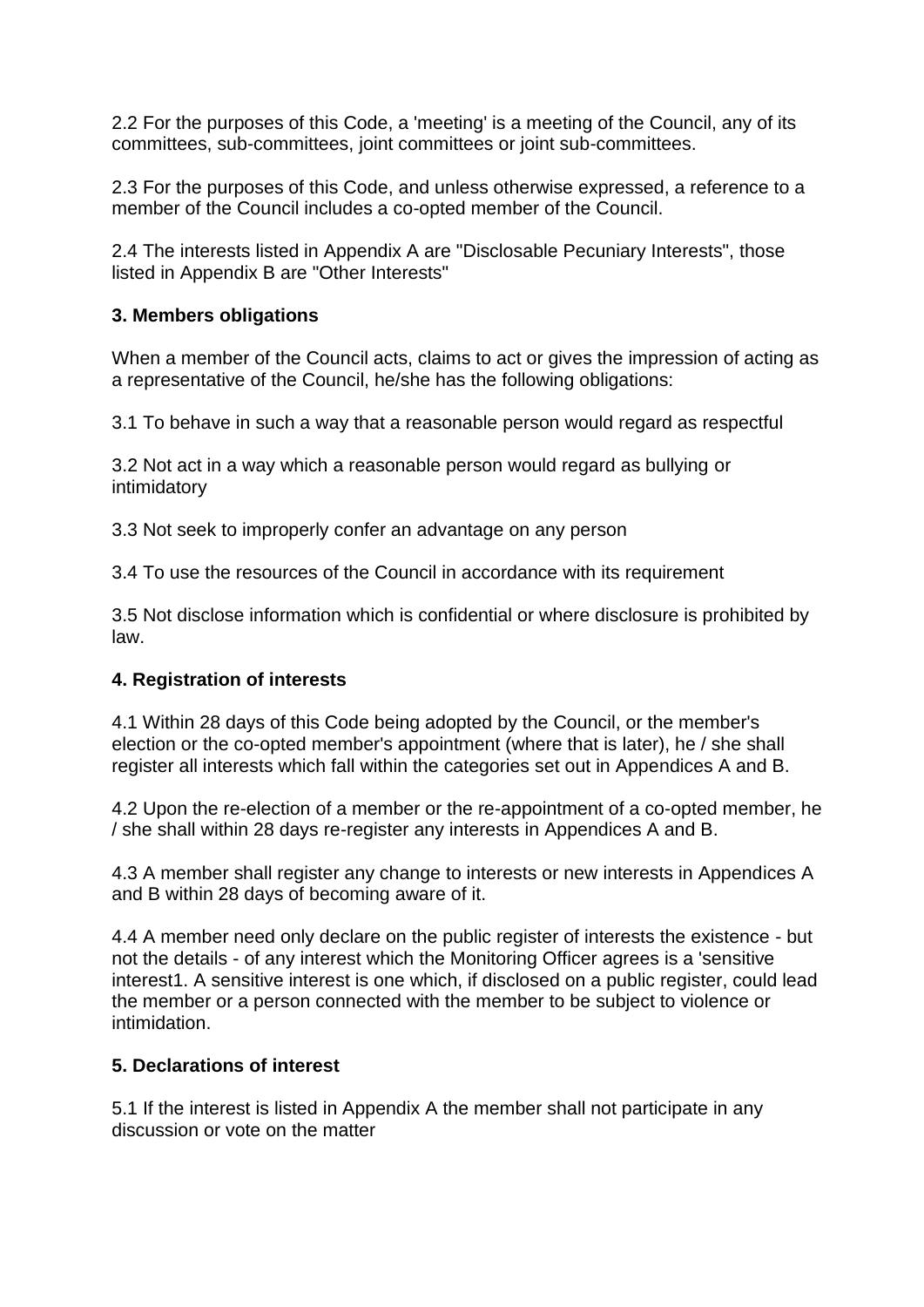5.2 If the interest is listed in Appendix B, the member shall withdraw from the meeting unless he wishes to speak on the matter, in which case he may do so provided that:

5.2.1 the public are also allowed to speak, and

5.2.2 he declares his interest he shall then withdraw from the meeting

5.3 In every case where the interest is a sensitive one, it should be declared but not the nature of it.

5.4 Where the matter relates to a financial interest of a friend, relative or close associate he shall declare the nature of the interest and withdraw from the meeting. If he wishes to speak on the matter then sub clauses 5.2.1 & 5.2.2 apply.

#### **6. Dispensations**

On a written request made to the Council's proper officer, the Council may grant a member dispensation to participate in a discussion and vote on a matter if:

6.1 he / she has an interest in Appendices A and B if the Council believes that the number of members otherwise prohibited from taking part in the meeting would impede the transaction of the business; or

6.2 it is in the interests of the inhabitants in the Council's area to allow the member to take part; or

6.3 it is otherwise appropriate to grant a dispensation.

## **7. Computer, Social Media and Email Acceptable Use Policy**

The Clerk will be responsible for the proper use and maintenance of any computer email system or official social media page or site owned by the Council. This will include prompt installation of all software and security updates and annual renewal of anti-virus software subscription.

This policy sets out the correct use of AylburtonParish Council ('the Council') owned computer(s) and any related equipment (external hard drives/USB devices etc.). No person other than the Clerk, an Aylburton Parish Councillor, or person authorised by the Council may use the Council owned computer(s) or any associated equipment. Any necessary maintenance or repairs outside of the Council's ability will only be carried out by the manufacturer or an agent approved by the Council. This policy demonstrates how the Council will comply with the Computers Misuse Act 1990 and how it will protect its systems and the data on them.

Any employee of Aylburton Parish Council who violates this policy will be subject to disciplinary action up to and including termination of employment. The name of any Councillor(s) or Proper Officer who violate this policy will be reported to the Forest of Dean District Monitoring Officer for action.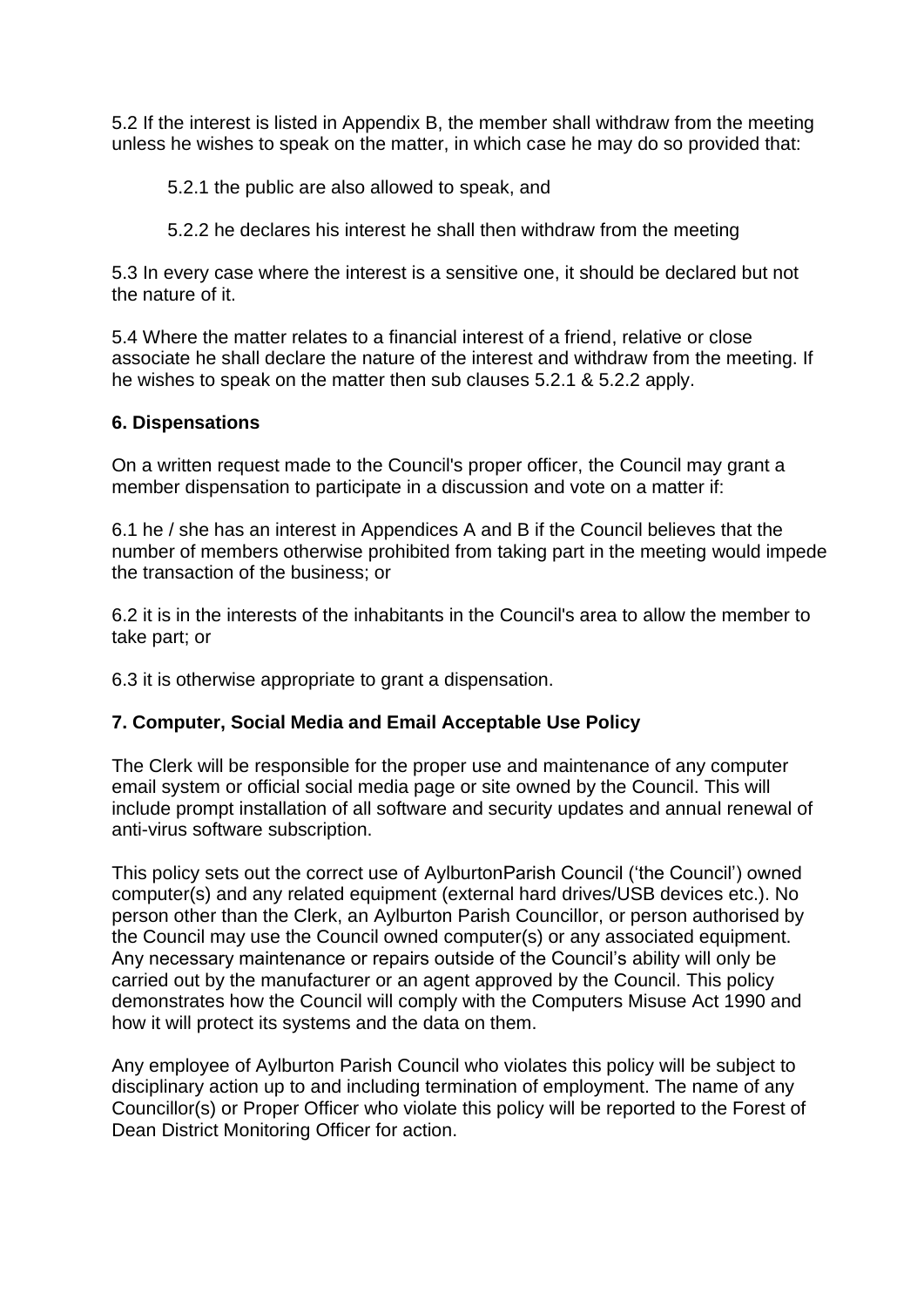This policy also sets out expected standards of usage of internet, email and social media by the Council.

For the purposes of this policy, an 'Employee' is defined as Councillors, Proper Officer and any other persons who form any formal part of Aylburton Parish Council, including, but not limited to, committee or sub committee members and volunteers acting on the Councils behalf.

The Council reserves the right to amend this policy at any time.

## **7.1 Use of Passwords**

7.7.1 The Council owned computer(s) and any other device owned by the Council, capable of storing information for any Council purpose will be password protected. This is also extended to any personal device used for any official Council purposes such as Smart Phones, USB drives or personal computers.

7.1.2 Data files must not be further password protected without authorisation.

## **7.2 Email**

7.2.1 All email is the property of the Council. We want a workplace that is free of harassment and sensitive to the welfare of our employees and Council members. Therefore, we do not allow any representative of Aylburton Parish Council to use computers and email in ways that are disruptive, offensive to others, or harmful to morale.

7.2.2 A "Confidentiality Statement" will be added to all outgoing emails.

## **7.3 Computer Use and General Conduct**

7.3.1 There must be no exchange of protected data or programs between the Council computer(s) and any third party computer without prior written approval of the Council.

7.3.2 No unauthorised modifications may be made to the Council owned computer(s) other than those required for normal system and security updates.

7.3.3 You must not display, download, or email sexually explicit images, messages, or cartoons.

7.3.5 Internet activity must be limited to those activities that relate to Council matters or matters approved in advance by the Council.

7.3.6 All data that is written, sent, or received through our computer or email systems forms part of the Council's official records. This means that the Council can be legally required to produce that information to law enforcement or other parties. The Freedom of Information Act 2000 applies to all data stored within its system. It is the duty of the user to ensure that the information contained in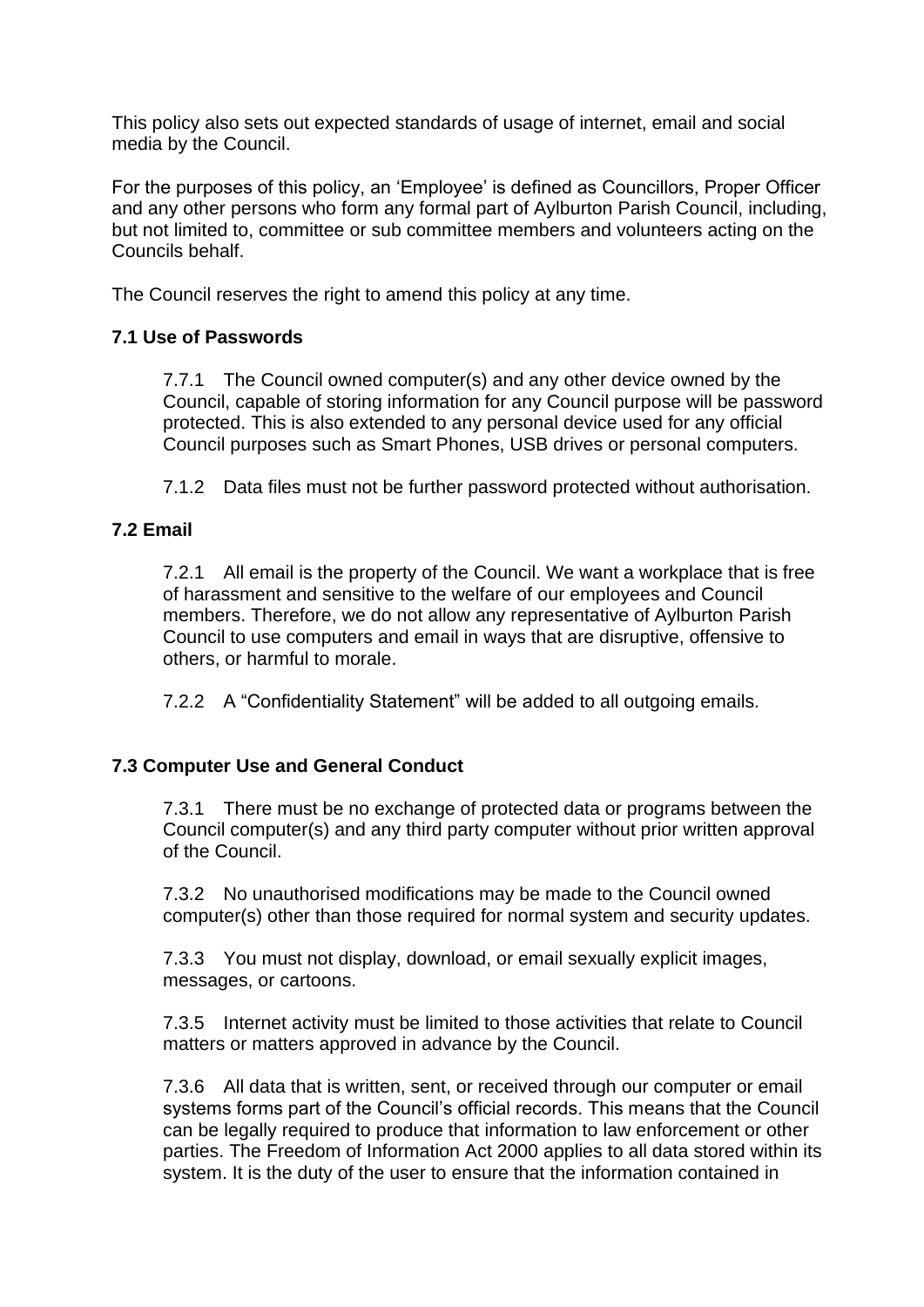internet email messages and other transmissions is accurate, appropriate, ethical, and legal. The Council therefore reserves the right to monitor how you use the internet via the Council computer. We also reserve the right to find and read any data that you write, send, or receive through our computer or place in the public domain through use of social media or other electronic means.

7.3.7 You may not use the computer to write, send, read, or receive data that contains content that could be considered discriminatory, offensive, obscene, threatening, harassing, intimidating, or disruptive to any employee or other person.

7.3.8 If any employee accesses the internet via the Council owned computer in a way that violates the law or policies, they will be subject to disciplinary action, up to and including termination of employment. Any Councillor accessing the internet inappropriately via Council owned computers will also be reported to the District Monitoring Officer as per the Council's adopted Code of Conduct.

7.2.9 You must not use official social media or email for ethnic slurs, racial comments, off-colour jokes, or anything that another person might consider to be harassment or disrespectful.

7.3.10 Full rights and ownership of any computer, hardware, official Council social media site/page or Council email owned by Aylburton Parish Council remains the property of the Council and must be returned to the Council upon asking, along with any access passwords to enable full access to the associated material and data within.

7.3.11 If any user is unsure about what constitutes acceptable Internet usage, then he/she should refer to the Chair/Vice Chair of the Council for further guidance and clarification.

## **8. Parish Councillor Role Description**

Details of the role of a parish councillor and the qualities required in a person who does the job (called person specification).

#### **Description of the role**

| Role                        | <b>Parish Councillor</b>                        |
|-----------------------------|-------------------------------------------------|
| <b>Responsible to</b>       | All people resident within the Parish           |
| <b>Regular liaison with</b> | Other councillors, local authorities, residents |
| <b>Period of service</b>    | Four years with possible extension.             |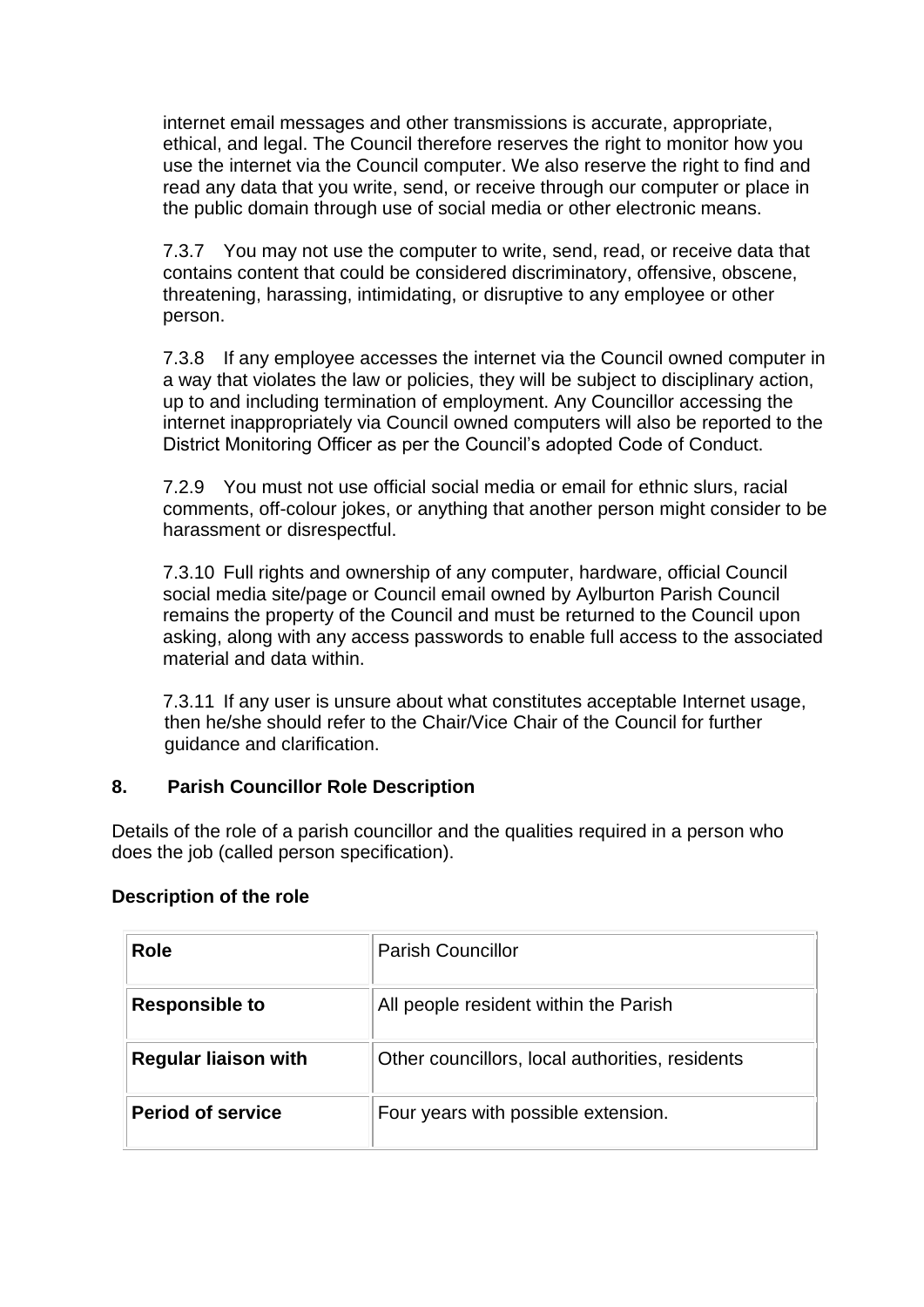| Salary | This is a voluntary position 'in office' with some<br>expenses able to be paid in certain cases. |
|--------|--------------------------------------------------------------------------------------------------|
|        |                                                                                                  |

## **Main purpose**

Representing the views of all residents within your parish.

## **Secondary purpose**

- I. As part of a local council you will have responsibility for running local services which may include: open spaces, play areas, village halls, community car schemes and potentially much more.
- II. Deciding on how much to raise through the council tax in order to deliver your council's services.
- III. Influencing and shaping the long term development policy for the parish, and as part of the planning process, comment on planning applications in the parish.
- IV. Improve the quality of life and the environment in their local area.
- V. Working to identify issues which are important to the lives of the residents you represent.
- VI. Working to bring about improvements through local projects, lobbying other service providers and working in partnership with other parishes and agencies.

## **History of parish councils**

Parish councils have their origins in medieval times, in an era when money was seldom used and when few people lived in the countryside. Communities came together in order to organise land management, agriculture and settle disputes.

The current system of parish councils was formed in 1896. There are currently around 10,000 parish councils in the country.

Any community can ask to have a parish council and, in fact, many new parishes have been formed in recent years -particularly in urban areas.

Local councils have evolved considerably over the last 1000 or so years, but one thing remains the same: they are the tier of local government which is closest to individual communities and therefore have the greatest potential for identifying, understanding and addressing the needs of the communities they serve.

While some larger councils are run along party political lines, there is no expectation that you have to join a political party. The vast majority of parish councils are not split by party politics.